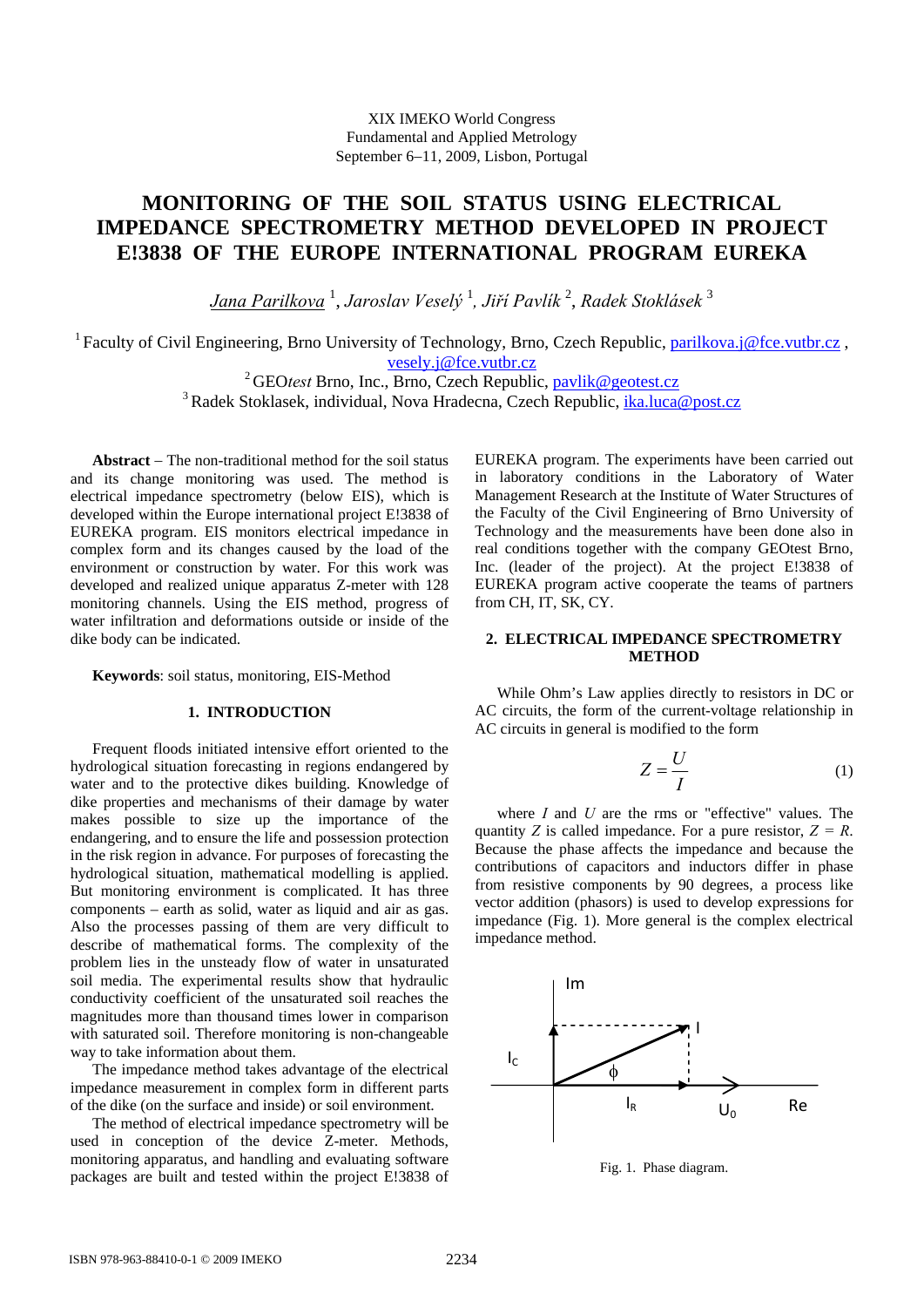The physical principle of the EIS method takes advantage of measurement of frequency dependence on the material impedance in complex form. This measurement was realized in different parts of the dike (on the surface and in the dike) in laboratory conditions and in situ too.

The electrical impedance *Z* (or admittance *Y*) of the soil between two electrodes (two electrodes make up one probe) constitute the local electromagnetic properties of the soil in measured profile. The electromagnetic properties are recorded in the measured resistance *R* and reactance *X*. But these measured parameters combine also the parasitic impedance of the probe, the cable, electrode effect, and the soil itself. The electrical impedance can be calculated in Carthesian (*R* and *X*), or polar (|*Z*| magnitude and phase angel *Φ*) coordinates. These parameters are related as follows

$$
Z = R + j X = |Z|e^{j\Phi} = \sqrt{R^2 + X^2}e^{j\Phi} \qquad (2)
$$

The complex impedance *Z* of the unsaturated porous soil material describes its properties (Fig. 1) - The solid part (grains) is formed by insulating materials characterized by their dielectric constants and represents the imaginary part of the measured impedance; water containing mineral salts is a conductive material. The degree of saturation of the material strongly influences the real part of the measured impedance.

Therefore, the measuring equipment must enable to determine both parts of the impedance *Z*. The goal of the measurement and calibration of the system is to extract the impedance of the soil from the measured total impedance.

#### **3. Z-METER**

According to an equivalent diagram of the circuit of measured impedance (Fig. 2), electric current is divided into two orthogonal components, real  $I_R$  flowing through the real component of the equivalent impedance  $R$ , and imaginary  $I_C$ flowing through the equivalent capacity *C*.



Fig. 2. Equivalent diagram of measured impedance.

In a vector diagram (Fig. 3), the reference vector is the vector of voltage *U*, with which the real component of current  $I_R$  is in phase and the imaginary component is perpendicular to it.



Fig. 3. Illustration of courses of currents with time.

For measurement in the real environment, a measuring device Z-meter 2 with basic parameters according to Tab.1 and special measuring probes were made [1].

Table 1. Basic parameters of the Z-meter

| Parameters                            | Z-meter                                                                |
|---------------------------------------|------------------------------------------------------------------------|
| Range of impedances                   | $10 \Omega - 1 M\Omega$                                                |
| Frequency range                       | $100 \text{ Hz} - 20 \text{ kHz}$                                      |
| Accuracy of modulus of<br>impedance   | $+/- 2$ % of the range                                                 |
| Accuracy of phase                     | $+/- 2^{\circ}$                                                        |
| Level of measuring voltage            | $500 \text{ mV} - 5 \text{ V}$ with an interval<br>of $500 \text{ mV}$ |
| Communication with a PC<br><b>bus</b> | USB (COM port), LAN, GSM,<br>CF card                                   |
| Integrated electric switcher          | 128 measuring points, each with<br>4 electrodes                        |

### *3.1 Measuring Route*

At the beginning of the measuring route, there is a source DDS 1 of measuring harmonic signal with adjustable frequency and amplitude, generating sine voltage  $U_0$  with frequency  $f_0$ . Generated voltage  $U_0$  with phase  $\varphi_0 = 0$  is conveyed to the measuring electrical impedance  $Z_x$ and is considered as reference one. Thus  $U_x = U_0$  The block marked  $I/U$  senses electric current  $I_x$  flowing through measured impedance  $Z_x$  and converts it into voltage  $U_{ix}$ . The conversion coefficient (range) is adjustable through DSP. This output voltage is measured (sampled) by an AD converter ADC 2.

There is generally a phase shift *φ* between electric current  $I_x$  and voltage  $U_x$ , depending on the character of measured impedance.

Based on this model, where voltage  $U_x$  is referential with phase  $\varphi_0 = 0$  and current  $I_x$  is formed by the real and imaginary components (resistance and reactance), the resulting measured value of impedance will be represented by a parallel combination of resistor and reactance of the capacity character.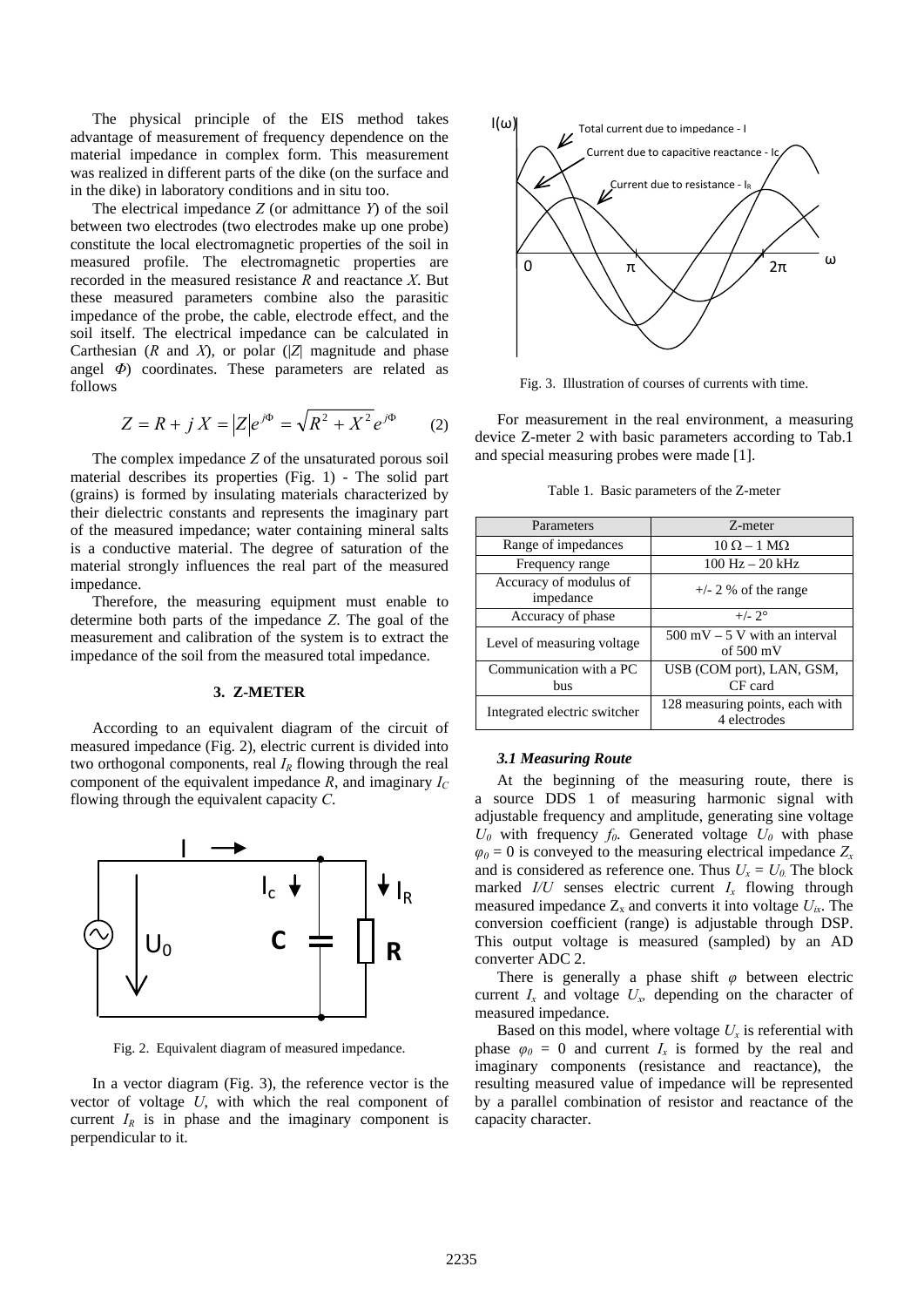

Fig.4. Principal block diagram of digital measurement of impedances.

#### *3.2 Conception of the device*

For planned long-term experiments in the field, it was, therefore, necessary to modify the device. This means to have the possibility to operate measurement without mains supply, i.e. only from a built-in, or an external lead battery. This is also connected with the requirement to minimise the input for achieving the maximum time of operation with the given capacity of the battery.

The second key requirement is for the data interface of the meter. It was required to have the possibility to archive measured data directly in the device for the later mass download into a PC on the one hand, and to have the possibility of remote access on the other hand. It seemed the most appropriate to access through the Internet: whether directly through the Wi-Fi network of the provider of the Internet connection or by means of the network of a GSM operator.



Fig.5. Block diagram of a Z-meter device.

Regarding these requirements, it was necessary to prepare the conception of the device as modular. The selected system of the 19" case has enabled to easily extend it by other attachments/modules. It is, thus, mainly a new power-supply attachment [1, 2] and an addition of a control/communications attachment. The block diagram of a Z-meter device is shown in Fig.5.

#### **4. EXSAMPLE OF THE RESULT**

The method of the electrical impedance spectrometry [1] has been used to the measurement of the mentioned above physical properties. In laboratory conditions were measured the changes of the electrical impedance caused by the water level and the structural changes of the soil medium and state of the dike, piled up in the laboratory flume, or by the pollution. The stainless steel electrode (red colour lines) system consisting of several electrode pairs or twisted-pair in sensors matrix (black points) has been plugged-in to the dike. In this case two-terminal method of impedance measurement was used and is shown in the Fig.4.



Fig. 6. The scheme of installation of pair electrodes into the dike.

Electrodes E1 and E2 create the electrode pair (on the picture is only one from the pair), which is supplied by the a.c. signal of selected amplitude and frequency generated in the digital synthesizer (A.C). The impedance meter (Zmeter) is connected in parallel to the a.c. power supply. This creation is simple and makes possible good manipulation with electrodes and the instrumentation. Nevertheless, this simplicity adds the transient resistance error to the results, and, therefore, the use of this method is limited on cases of observing the water infiltration process. The example of dike status monitoring by different measurement methods and devices in laboratory conditions is shown in the Fig.5.



Fig. 7. Infiltrating curves (time step  $-2$  minutes, daggers  $$ positions of the probes).

For the free water level monitoring inside of the dike body, for the changes of moisture of soil and for detection